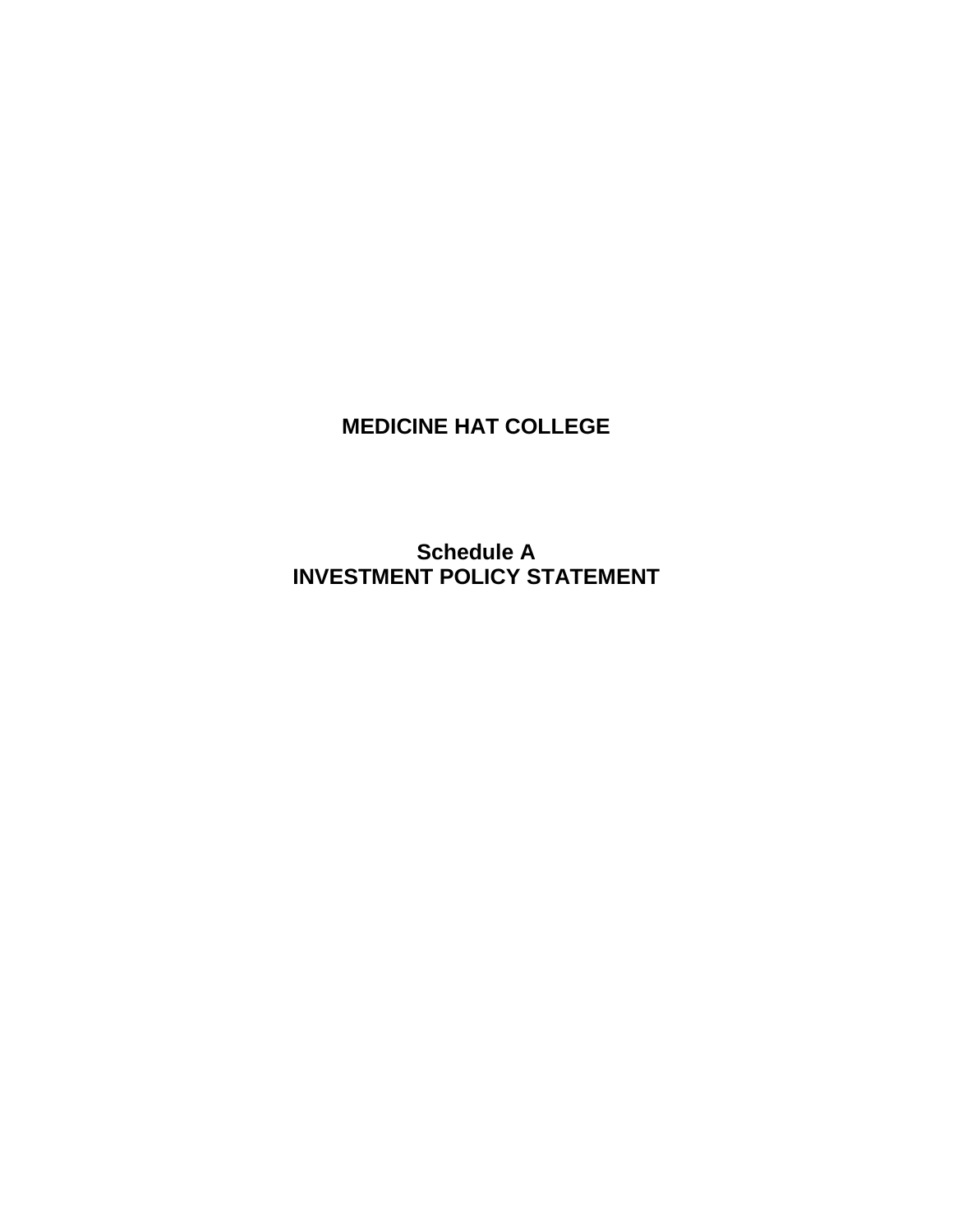# **CONTENTS**

- **1. DEFINITIONS**
- **2. INTRODUCTION**
- **3. RESPONSIBILITIES**
- **4. CONFLICTS OF INTEREST**
- **5. INTERNALLY MANAGED FUND**
- **6. EXTERNALLY MANAGED FUND**
- **7. FUND INVESTMENTS**
- **8. MONITORING**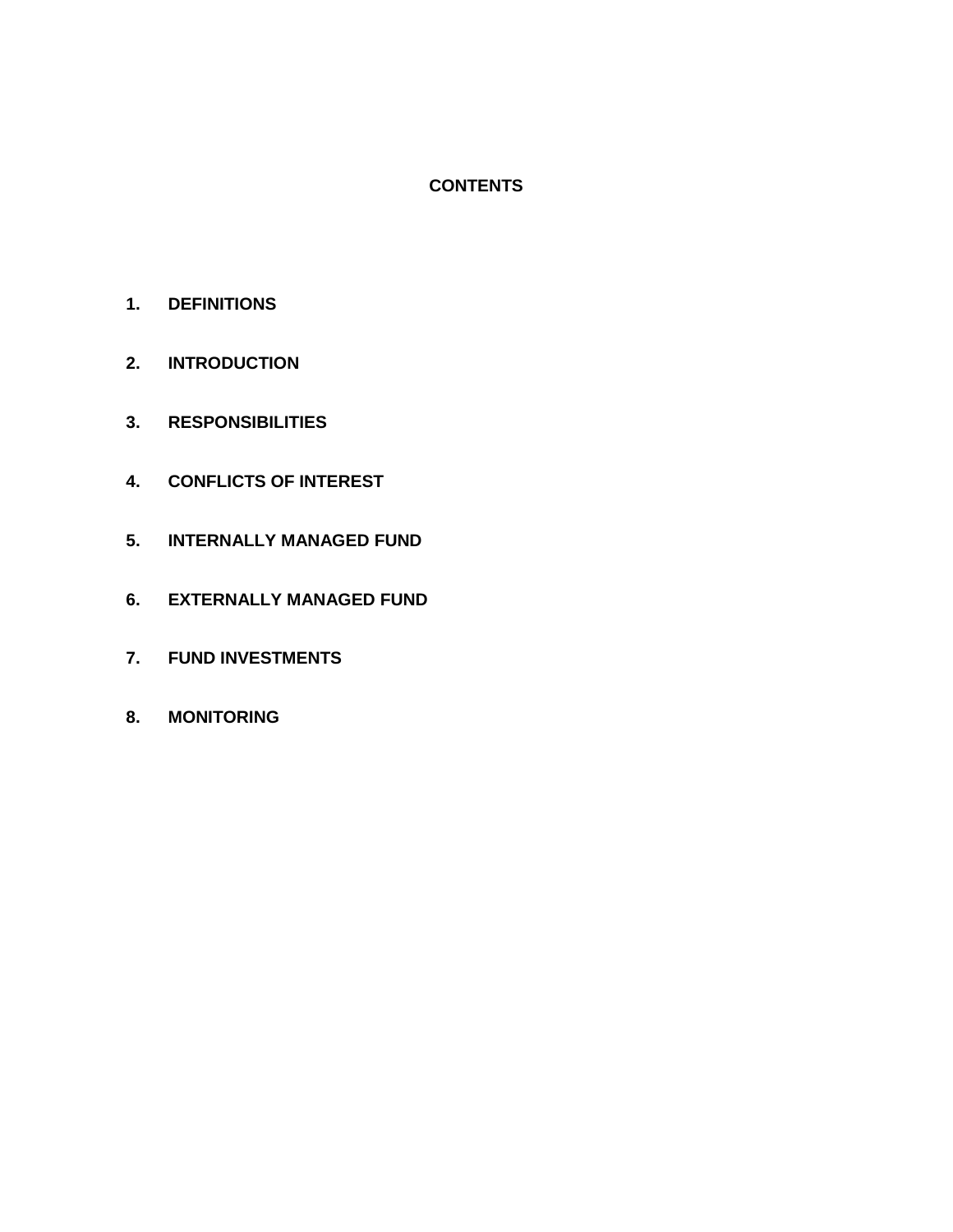# **1. DEFINITIONS**

- **"Asset classes"** means categories of potential investments such as Canadian equity, U.S. equity, international equity or bonds.
- **"Advisors, Agents"** are those professionals whose services have been retained by the college to provide services to or on behalf of the college in relation to the management of the investment portfolios.
- "**Benchmark**" is the performance of a hypothetical portfolio constructed from the asset class indexes against which the actual performance of the portfolio will be compared.
- "**Board**" is the Board of Governors of Medicine Hat College.
- **"CFA Institute"** is the nonprofit professional association that provides education within the investment industry and is the body that grants the Chartered Financial Analyst designation.
- **"Compliance Report"** is a report submitted quarterly outlining the parameters and restrictions of this Investment Policy and indicating the portfolio's compliance with all restrictions. It is signed by the portfolio manager and by a designated compliance officer of the Portfolio Management firm.
- **"Constructed Benchmark Portfolio"** is a simulated portfolio constructed using the relevant indexes for each asset class in the weighting specified by the Target Asset Allocation. The return of each asset class is multiplied by the target weighting of that asset class to determine the benchmark return. The actual return of the portfolio is compared to this Benchmark return in order to assess the performance of the portfolio and the portfolio manager.
- "**Custodian**" is a trust company licensed to do business in Alberta who provides for custody of securities, collection of income from those securities and portfolio recordkeeping services.
- "**Credit Rating**" is a measure of the safety or risk of a particular bond that is held in the trust investment portfolio. These ratings are assigned by independent credit rating agencies.
- **"Dealer or Underwriter of Securities"** is a firm engaged as agent or principal in the buying and selling of securities or in the bringing of new securities to the public markets as the agent for the issuing company or organization.

**"Designated Officer(s)"** are any one of the President & CEO, Vice-President of Student & College Services and Director of Financial Services.

"**Endowed Funds**" are those funds that have been designated as endowed and form a permanent capital base to be invested for the generation of income which will be used to support the college or for the specific purpose specified in the case of any endowed gift.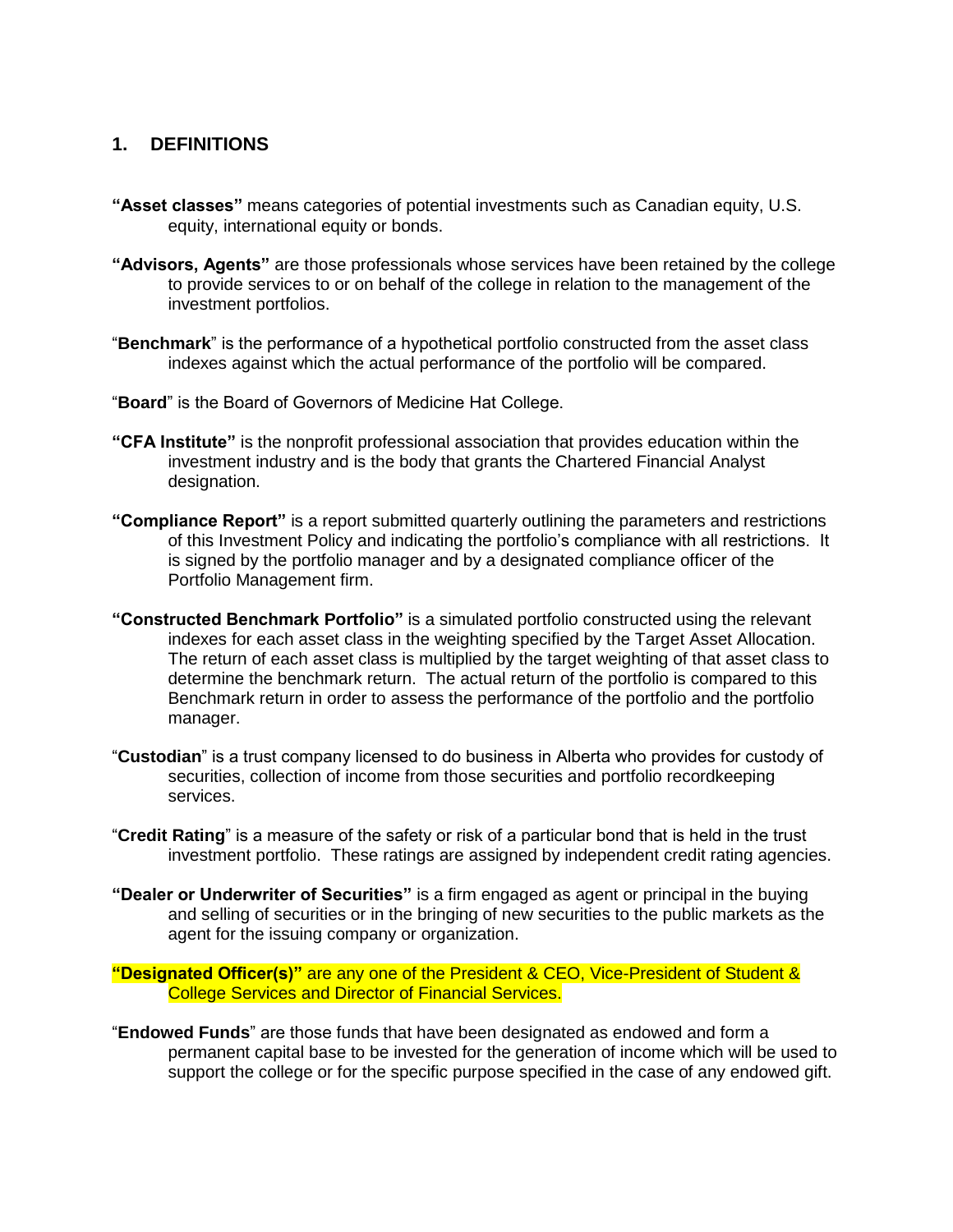- **"Externally Managed Fund"** is a fund managed by a portfolio manager employed by a firm outside of Medicine Hat College.
- "**Fiduciary**" is someone who has undertaken to act for and on behalf of another in a particular matter in circumstances which give rise to a relationship of trust and confidence.
- "**Finance & Audit Committee**" is the committee of the board to which the board has delegated the ongoing oversight of the investment portfolio.
- **"Global Industry Sectors"** is a classification system developed by Standard and Poors and Morgan Stanley Capital International to classify publicly traded equity securities into ten industry groups.
- **"Internally Managed Fund"** is a fund managed by a designated officer of Medicine Hat College or a portfolio manager employed by a firm outside of Medicine Hat College with the intent to fund the operations of the college
- **"Investment Consultant"** means a firm or individual who is not engaged in the sale of investment products and services, either directly or through affiliated departments or companies, but who will provide independent advice on the development of Investment Policy Statements, selection of Portfolio managers and evaluation of portfolio performance and whose staff have earned the Chartered Financial Analyst designation from the Chartered Financial Analyst Institute or its successor.
- **"Portfolio manager"** is a firm that is registered with the Alberta Securities Commission in accordance with National Instrument 31-103 paragraph 7.2(1)(a) to manage accounts on a discretionary basis on behalf of clients. Under this registration, the firm is solely engaged in the discretionary management of portfolio and may not act as a dealer or Underwriter of Securities.
- "**Target Asset Allocation"** is that mix of securities which reflects the long-term risk and reward profile of the college.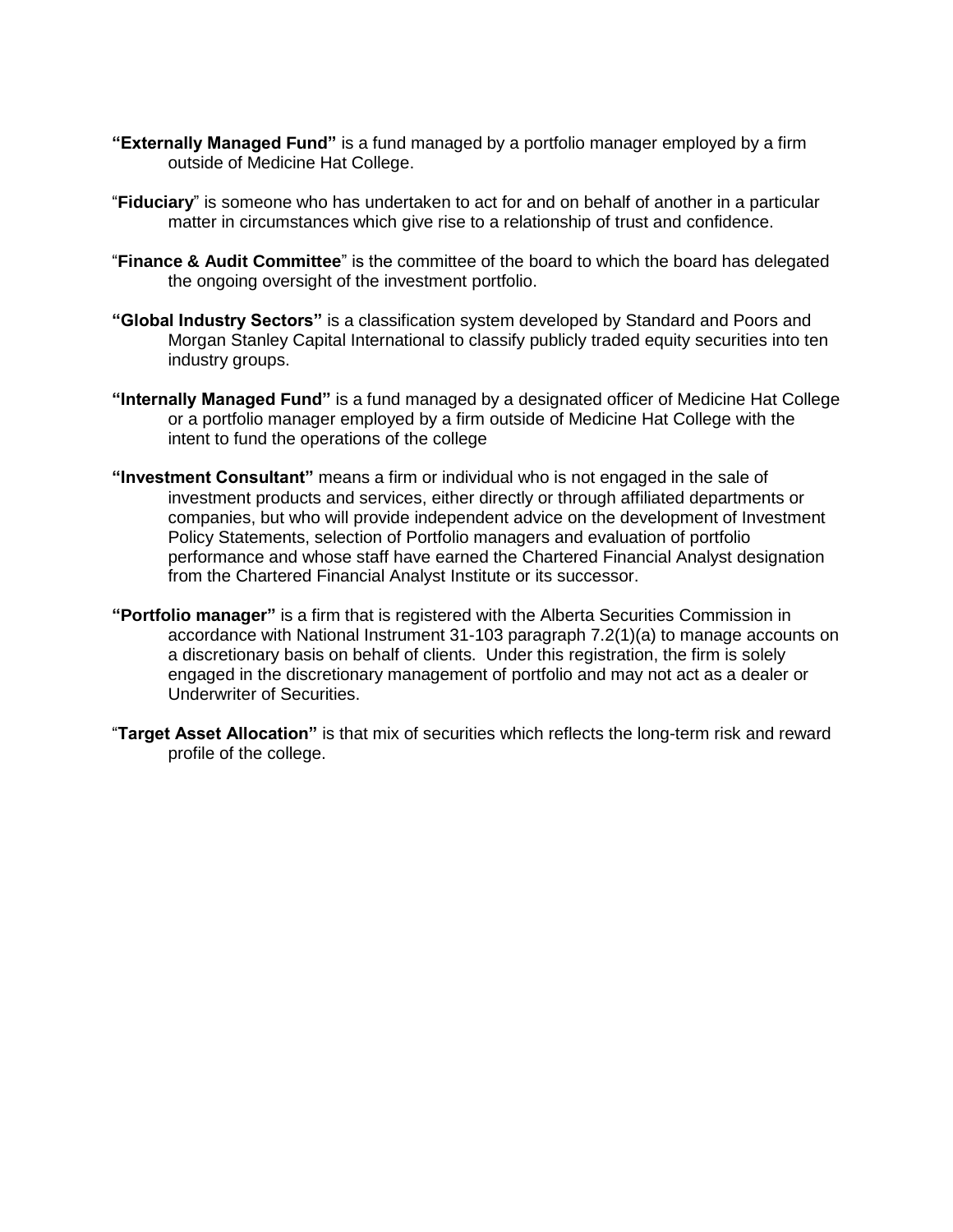# **2. INTRODUCTION**

- 2.1 Medicine Hat College has funds that are invested for both short term and long-term purposes, including Endowed Funds. This Investment Policy Statement (IPS) applies to the Internally and Externally Managed Funds of the Medicine Hat College. The IPS is subject to the provisions of the Executive Limitations Policy.
- 2.2 The board is responsible for setting the objectives of the investments (the objectives are listed in the applicable sections) and for ensuring that these objectives are consistent with the objectives of the college. The college is advised by an independent investment consultant.
- 2.3 The board have established and approved the IPS in order to set forth the underlying principles and beliefs, and serve as a guide for managing the financial assets of the college.
- 2.4 The Medicine Hat College Internally and Externally Managed funds are managed in accordance with all applicable legal and Policy requirements notwithstanding any indication to the contrary which might be construed from the IPS**.**
- 2.5 The board recognizes that investment risk may be managed through active investment strategies. It intends to manage this risk by: (a) establishing guidelines for the Finance & Audit committee, designated officers and portfolio manager (b) monitoring rigorously the compliance with these guidelines and (c) evaluating the investment performance on a regular basis.
- 2.6 There has been extensive research published over the past 50 years that documents the benefits of diversification, or investing in a number of different asset classes. This benefit is achieved through a reduction in risk or volatility. When different asset classes are combined, the overall risk is reduced.
- 2.7 The Internally and Externally Managed Funds operate on a fiscal year with quarters ending September 30, December 31, March 31, and the year ending June 30,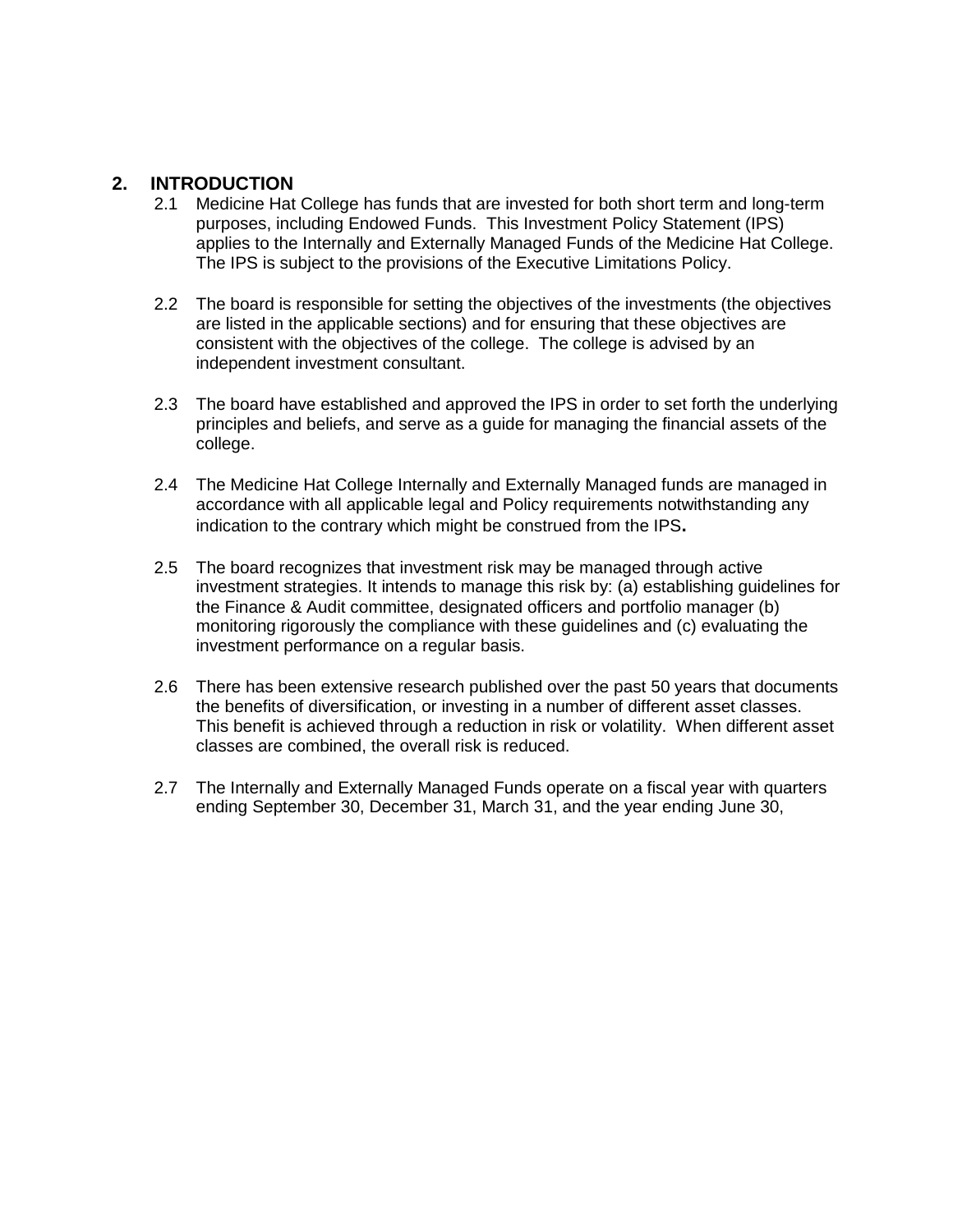# **3. RESPONSIBILITIES**

- 3.1 The board of Medicine Hat College has the authority and the responsibility to approve the IPS pursuant to which the Funds are invested. The IPS shall be formally reviewed and updated as necessary and approved at a full board meeting annually.
- 3.2 The responsibility for implementation of the IPS lies with the designated officers of the college.
- 3.3 An investment consultant will be appointed to provide technical strength and expertise to the governance process.
- 3.4 The Finance & Audit Committee will discuss any changes to the general investment strategy in consultation with the investment consultant and designated officers.
- 3.5 The board will appoint a portfolio manager or designated officer to manage the Internally Managed Fund.
- 3.6 The board will appoint agents and advisors to manage the External Managed Fund and to hold the securities. In particular, one or more firms may be appointed to manage the Externally Managed fund. All firms retained to manage the Externally Managed Fund must meet the definition of portfolio manager as outlined in section 1 "Definitions".
- 3.7 The Finance & Audit Committee maintains an active role with respect to the following:
	- i. Formulation of the IPS;<br>ii. Monitoring of the Investi
	- Monitoring of the Investment Consultant, Portfolio manager, Custodians, agents /advisors;
	- iii. Evaluation of the Internally and Externally Managed funds performance;
	- iv. Communication of the performance of the Internally and Externally Managed Funds to the Board.
- 3.8 Any person to whom the Board delegates responsibilities with respect to the Fund shall adhere to the provisions of this Statement and the Executive Limitations Policy.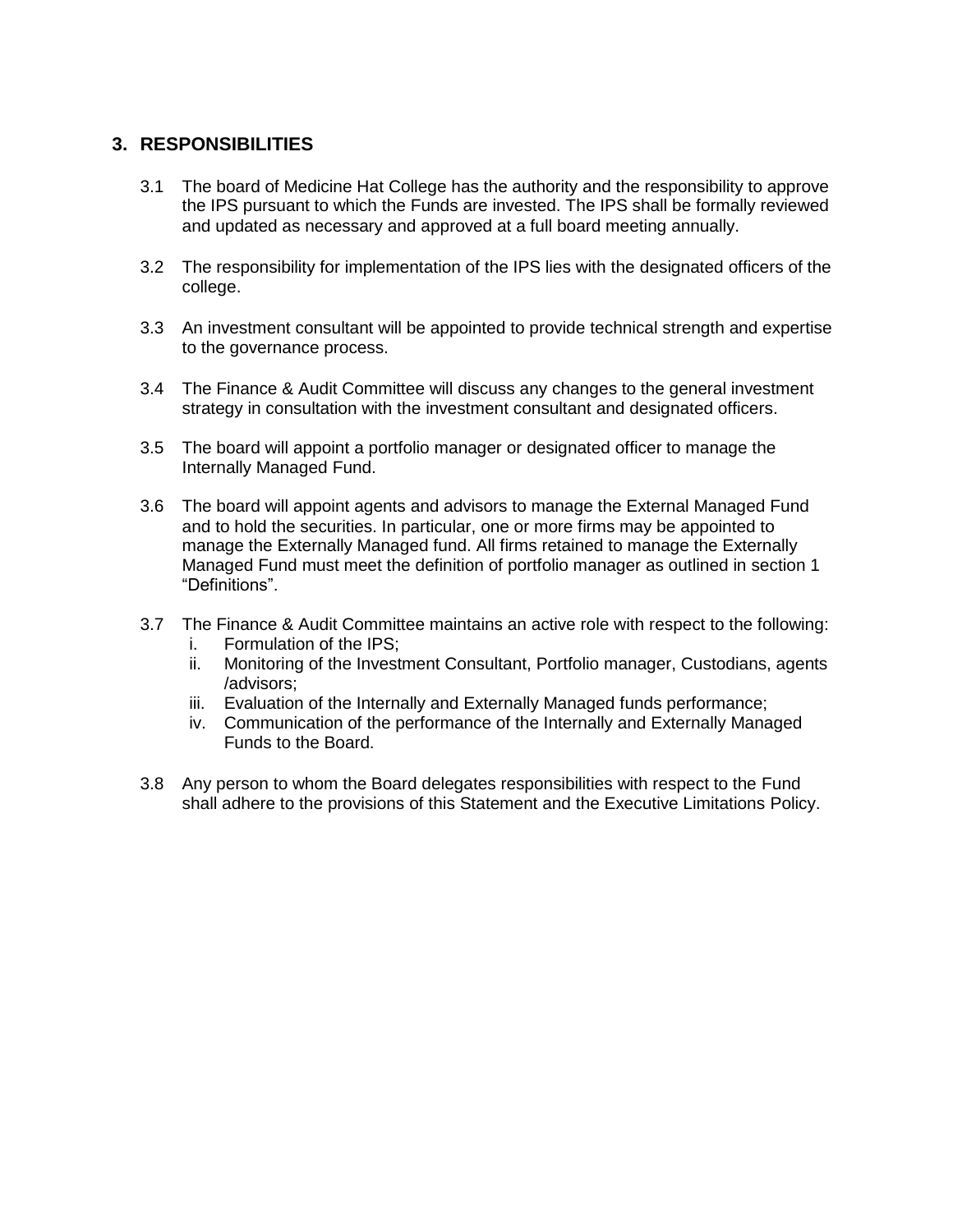# 4. **CONFLICT OF INTEREST**

- 4.1. Board members, Finance & Audit committee members, employees of Medicine Hat College, agents, advisors, custodians, investment consultants and portfolio managers whose services are retained for the investment of the fund are all fiduciaries and, as such, are subject to the following guidelines.
- 4.2. Fiduciaries shall not knowingly permit their interests to conflict with their duties and powers with respect to the fund.
- 4.3. A conflict of interest arises where a fiduciary's personal interest, whether real or perceived, could supersede his or her dedication to the best interests of the college. The test of a conflict of interest is not just a case of whether the fiduciary is actually influenced by a personal interest. The pivotal issue is whether the circumstances lend themselves to such a possibility.
- 4.4. In accordance with the **Code of Conduct (GP-4)** policy, a fiduciary must disclose all actual or perceived conflicts of interest in writing as soon as possible along with all relevant details of the conflict**.** The person shall refrain from participating in the discussion of the issue.
- 4.5. Where a conflict of interest is deemed to exist or if its existence is disputed, the person (people) named in the conflict shall be excluded from the discussion and not be entitled to vote on the issue concerning the conflict or possible conflict.
- 4.6. Portfolio managers providing services to the fund are expected to comply with the Code of Ethics and Standards of Professional Conduct adopted by the CFA Institute.
- 4.7. All investment transactions will be conducted in accordance with the laws of Canada and the Province of Alberta.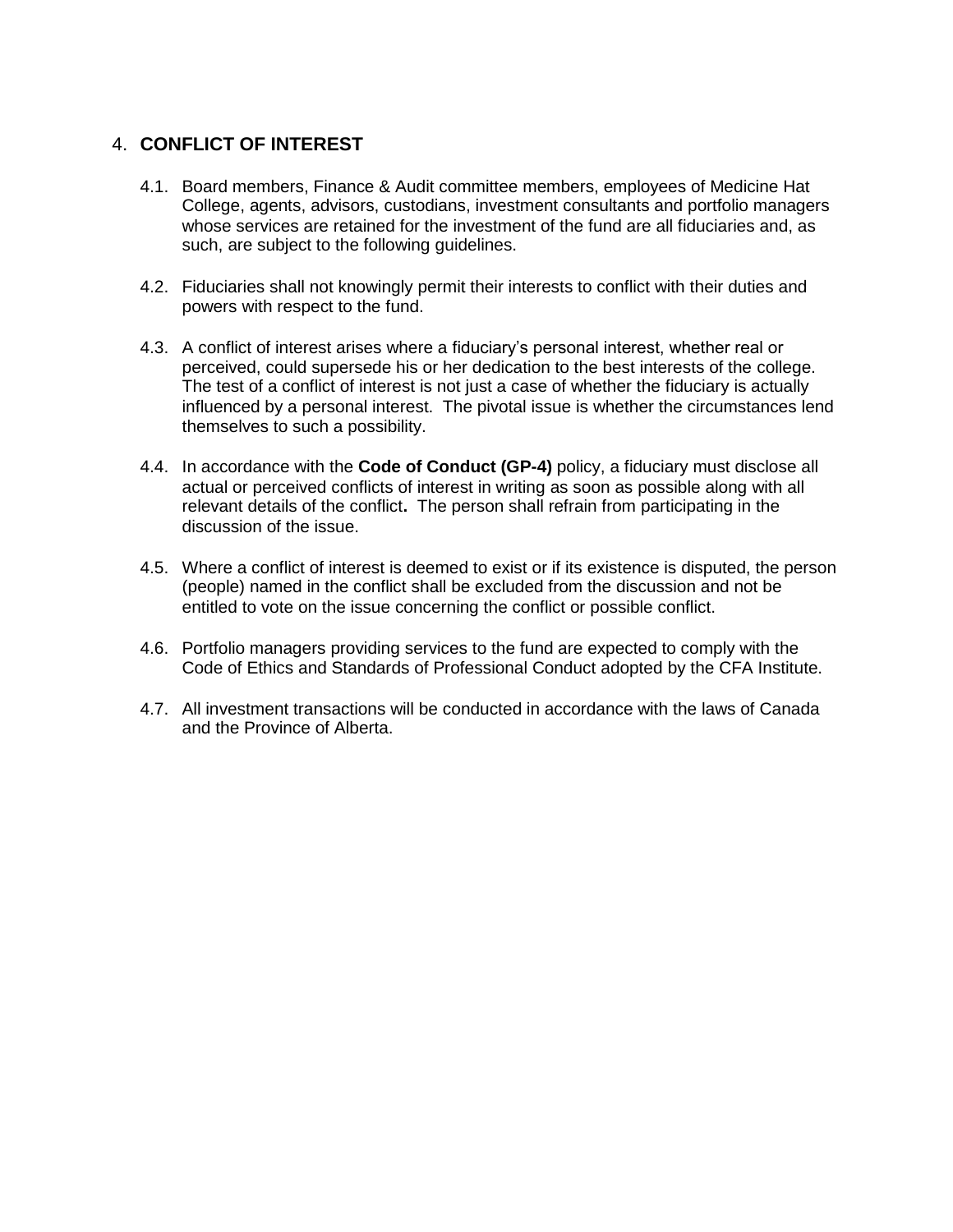# 5. **INTERNALLY MANAGED FUNDS**

- 5.1. The primary financial objectives of the Internally Managed Fund are:
	- i. Preservation of the invested capital amounts
	- ii. Liquidity such that funds are available to support the operations of the college
	- iii. Earning a positive return above what could be earned in an operating bank account

#### 5.2. Asset Allocation:

The Fund's target asset allocation over a rolling three year period is the following subject to a benchmark of:

A. Internally Managed Fund is to be invested solely in short term securities.

Should the asset allocation fall outside such limits, the committee shall be advised by the designated officer. The designated officer will take action to correct the situation as soon as possible, taking into account the best interest of the fund.

- 5.3. The long term expected return and risk parameters of the targeted asset allocation of the Internally Managed Fund are:
	- i. A real (after inflation as per Statistics Canada for Canada) rate of return of 0.5% over 5 year rolling periods.

No negative returns in any rolling 12-month period. These expected returns are based on the historical experience over the past twenty-five years.

5.4. Diversification requirements is a tool used to control the risk of the overall portfolio and limits the overall risk of the College or having too much exposure to a single issuer of securities. Therefore Demand and Term deposits of ATB, fully insured by the Province of Alberta, and Demand and Term deposits that are fully insured by the Alberta Credit Union Deposit Guarantee Corporation are considered to be fully guaranteed and therefore not subject to any limitations

Investments in Chartered Banks and Trust Companies are not subject to the Deposit Guarantee limit but the designated officer or portfolio manager should make efforts to engage in competitive bidding and should at all times be aware of the risk of having too much exposure to a single financial institution when the investment is not guaranteed by a government. Investments should be restricted to deposit instruments of financial institutions, which have obtained a minimum credit rating of A Low or its equivalent for their bonds that are issued and trading in bond markets.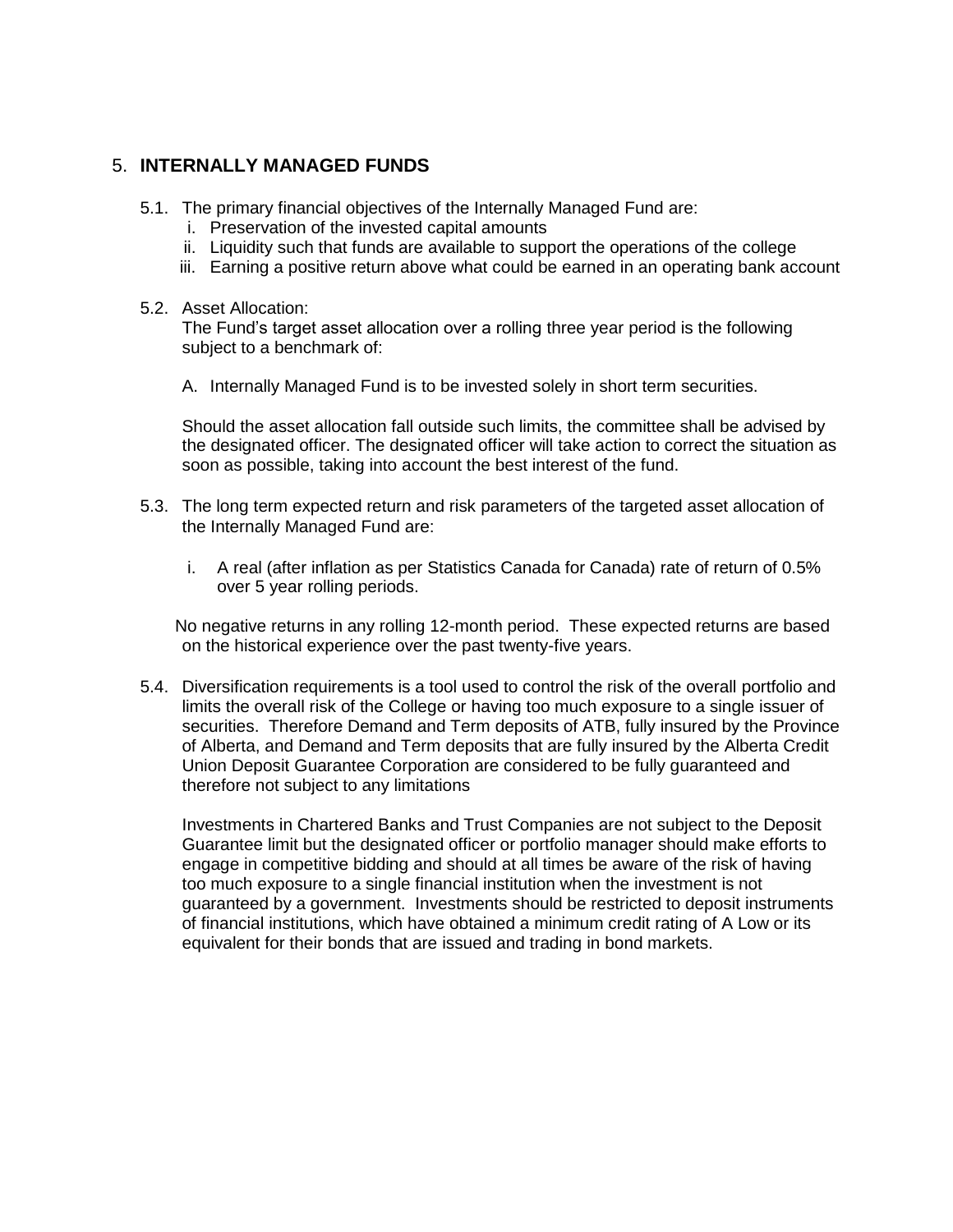#### **6.0 EXTERNALLY MANAGED FUND**

- 6.1 The primary financial objectives of the Externally Managed Fund are:
	- i. Preservation of the invested capital amounts;
	- ii. Stability and predictability of the returns on invested capital;
	- iii. Maximization of return on invested capital within an acceptable level of risk.
- 6.2 The fund's target asset allocation over a rolling five year period is the following subject to a benchmark of:
	- A. Externally Managed Fund

|                             | <b>Minimum</b> | <b>Target</b> | Maximum |
|-----------------------------|----------------|---------------|---------|
| Cash & Short Term           | 2%             | 5%            | 20%     |
| <b>Securities</b>           |                |               |         |
| <b>Bonds</b>                | 25%            | 35%           | 60%     |
| <b>Total Fixed Income</b>   | 30%            | 40%           | 65%     |
| Canadian Equity             | 20%            | 30%           | 50%     |
| U.S. Equity                 | 5%             | 15%           | 35%     |
| <b>International Equity</b> | 5%             | 15%           | 35%     |
| <b>Total Equity</b>         | 35%            | 60%           | 70%     |

Should the asset allocation fall outside such limits, the committee shall be advised by the portfolio manager. The portfolio manager will take action to correct the situation as soon as possible, taking into account the best interest of the fund.

When pooled or other co-mingled funds are used to implement the asset allocation, compliance with the policy will be based on the underlying holdings within the funds.

- 6.3 Cash and Short-term securities include cash and fixed-income securities, including deposit instruments, having a maturity of less than one year.
- 6.4 Bonds include all fixed-income securities having a maturity of one year or longer.
- 6.5 The long-term expected return and risk parameters based on the capital market environment in 2011 of the targeted asset allocation of the Externally Managed Fund are: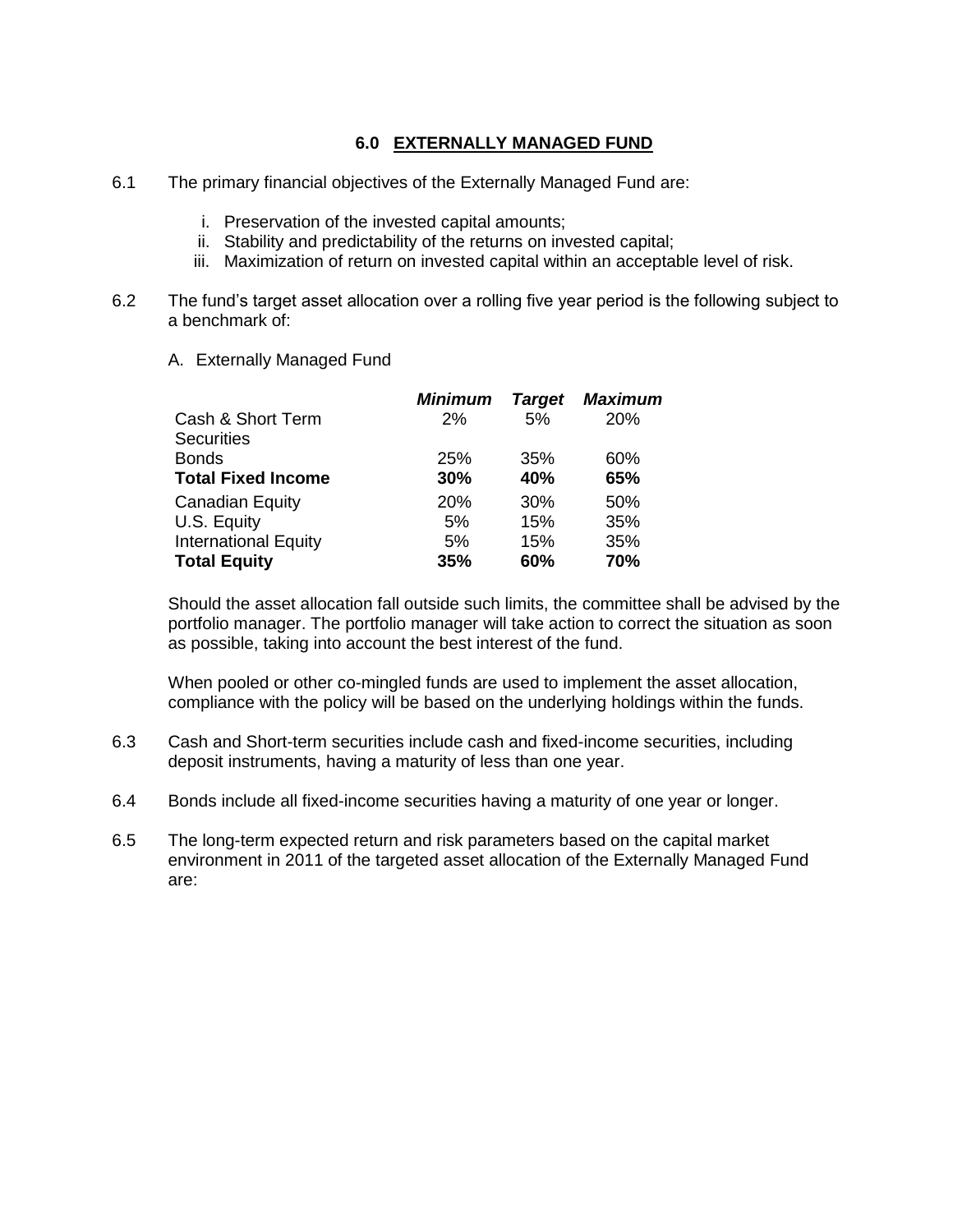- i. A real (after inflation) rate of return of 2.875% over 5-year rolling periods, with an expected inflation rate of 2%...
- ii. Potential negative returns in any rolling 12-month period of -10%, when measured to one standard deviation. [Note: Over the past twenty years this threshold was exceeded in nine 12 month periods occurring in 1994- 1995 and 2008-2009].

The actual historical experience of this portfolio over the past 25 years for five year rolling periods of returns is shown in the table below.

| <b>25 Year Historical</b><br><b>Experience</b> | <b>Proposed</b><br><b>Asset</b><br><b>Allocation</b> | Canadian<br><b>CPI</b> |
|------------------------------------------------|------------------------------------------------------|------------------------|
| Average 5 Year<br>Return                       | 8.07%                                                | 1.89%                  |
| <b>Best 5 Year Return</b>                      | 16.31%                                               | 2.52%                  |
| Worst 5 Year Return                            | 1.89%                                                | 1.18%                  |

 6.6 The expected five year return of the Externally Managed Fund, given the current capital market environment of January 2013 is as follows:

|                                     | <b>Expected</b><br><b>Return</b> | Weighting | <b>Contribution</b><br>to Portfolio<br><b>Return</b> |
|-------------------------------------|----------------------------------|-----------|------------------------------------------------------|
| Cash                                | 0.5                              | 5%        | 0.025%                                               |
| <b>Bonds</b>                        | 2.5                              | 35%       | 0.875%                                               |
| <b>Total Fixed</b><br><b>Income</b> |                                  | 40%       | 0.9%                                                 |
| <b>Canadian Equity</b>              |                                  | 30%       | 2.1%                                                 |
| U.S. Equity                         | 6                                | 15%       | 0.9%                                                 |
| International<br>Equity             | 6.5                              | 15%       | 0.975%                                               |
| <b>Total Equity</b>                 |                                  | 50%       | 3.975%                                               |
| <b>Total Portfolio</b>              |                                  |           | 4.875%                                               |

- 6.7 The Fund is periodically re-balanced in order to compensate for asset allocation shifts arising from differences in rates of return on different asset classes.
- 6.8 Diversification is a tool used to control the risk of the overall portfolio and limits the overall risk of the College of having too much exposure to a single issuer of Securities. Therefore, diversification shall be achieved in part by limiting to 10% or less the percentage of the market value of the equity portfolio invested in a single security, with the exception of an index participation unit, index security or pooled fund. In addition a minimum of seven Global Industry Sectors must be represented within the equity component. A maximum of 10% of the fixed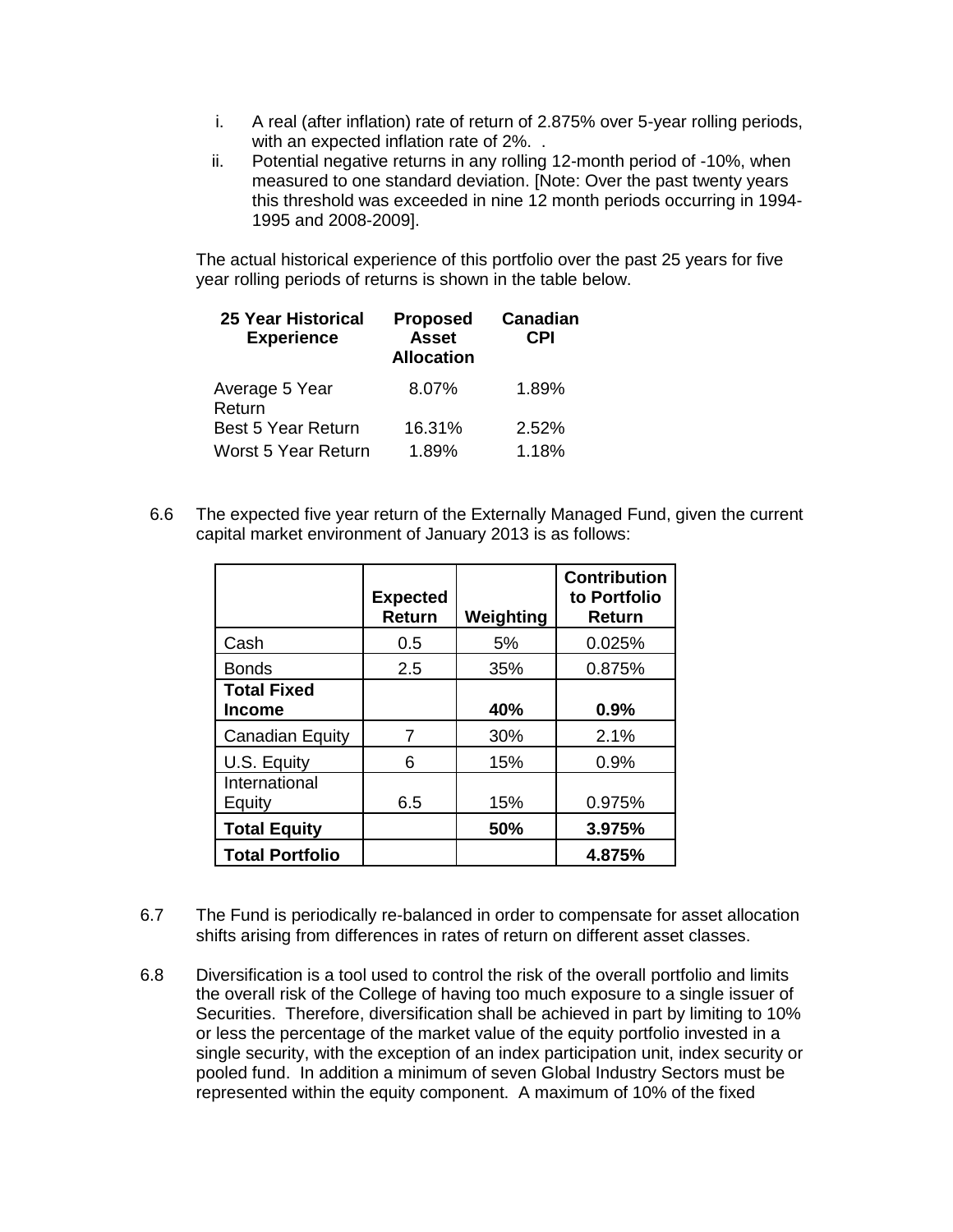income portfolio may be invested in any single issue not guaranteed by the Government of Canada or the Province of Alberta.

- 6.9 Liquidity shall be achieved in part by limiting to 10% or less the percentage of a corporate issuer and limiting to 25% or less the percentage of a single Provincial issuer that can be held by the Externally Managed fund. A limit of 10% or less the percentage of the Externally Managed Fund may be invested in mortgage or asset backed securities.
- 6.10 Quality shall be achieved in part by ensuring that short-term instruments and short term fixed income investments not guaranteed by deposit insurance held in the Externally Managed Fund have a minimum credit rating of R-1\* low or A-1\*\* or its equivalent. The Externally Managed Fund Fixed Income portfolio shall have a weighted average credit rating of A. Not more than 10% of the Externally Managed Fund bond portfolio may be held in foreign pay bonds unless the foreign currency exposure is fully hedged and not more than 20% many be held in Bonds rated "BBB" No fixed income securities that are unrated or rated below investment grade may be held.

\* credit ratings issued by the Dominion Bond Rating Service \*\* credit ratings issued by Standard & Poors Bond Rating Service.

When a bond is split rated, the lower rating shall apply

6.11 The Designated Officer shall inform the Portfolio manager on a regular basis as to the Fund's liabilities and cash flow requirements. The Portfolio manager will ensure that the Fund is positioned to ensure that cash flow requirements are met and to broadly match the duration of Fund assets and liabilities.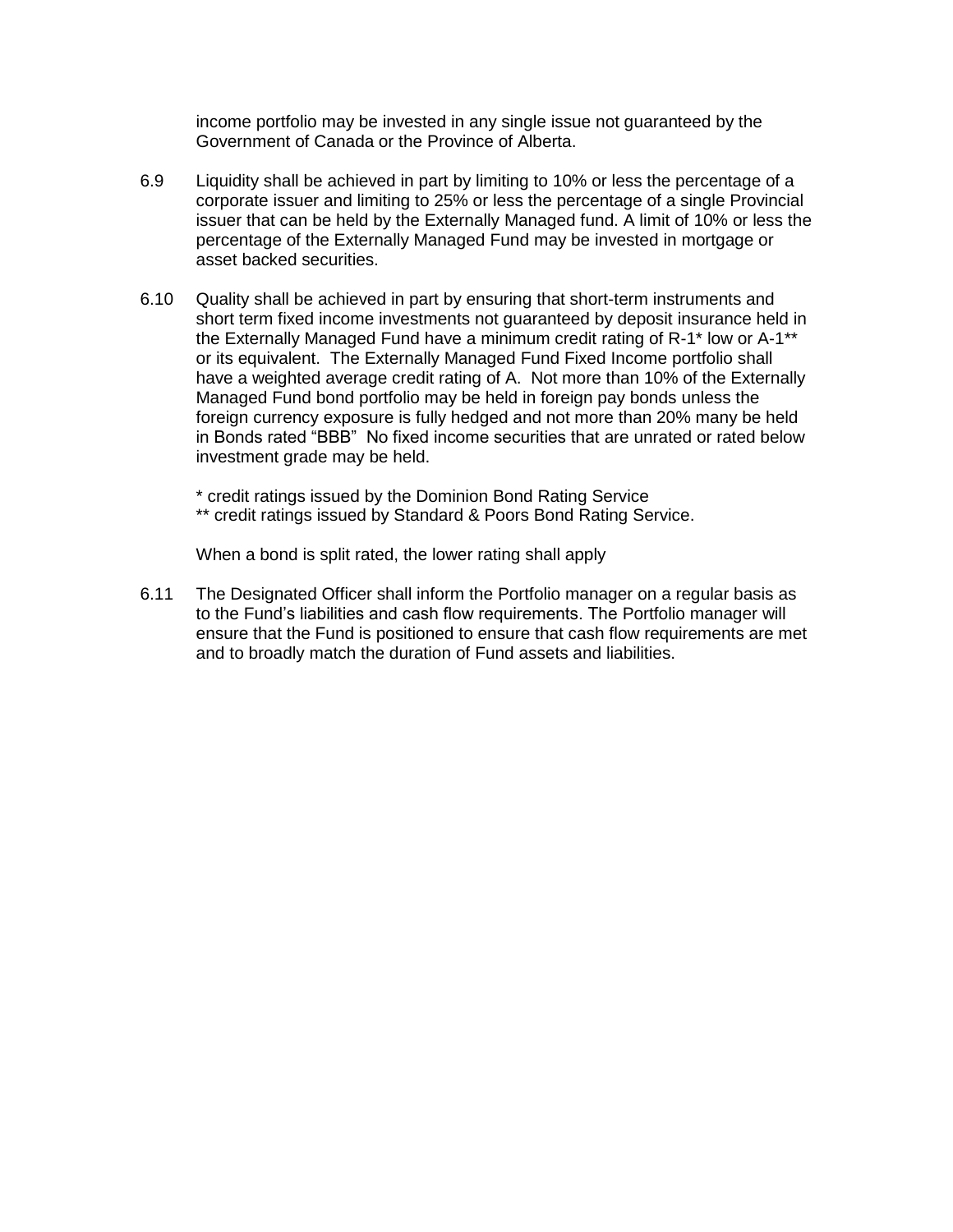# **7.0 FUND INVESTMENTS**

- 7.1 The Internally Managed Fund and Externally Managed Fund may only be invested in the following asset categories, providing that each of the portfolios comply with the restrictions noted in Sections 5, 6 and 8:
	- i. Cash;
	- ii. Demand or term deposits;
	- iii. Short-term notes;
	- iv. Treasury bills;
	- v. Bankers acceptances;
	- vi. Commercial paper;
	- vii. Bonds and debentures, including coupons and residuals denominated in Canadian and foreign currency;
	- viii. Mortgage and asset backed securities;
	- ix. Convertible debentures;
	- x. Derivatives within a pooled fund may be used to replicate an indexed security provided the derivatives cannot be used to add leverage to the portfolio, or for currency hedging purposes;
	- xi. Equity Private placements within a pooled fund (expectation is the private placement will be publicly traded within 12 months from the date of purchase and that the value does not exceed 5% of the market value of the pooled fund);
	- xii. Common and preferred stocks and income trusts and units; and
	- xiii. pooled funds invested in any or all of the above asset categories.
- 7.2 The Fund does not engage in:
	- i. The purchase of securities on margin;
	- ii. The direct purchase of derivatives;
	- iii. Short sales; and
	- iv. The direct purchase of equity private placements outside of a pooled fund.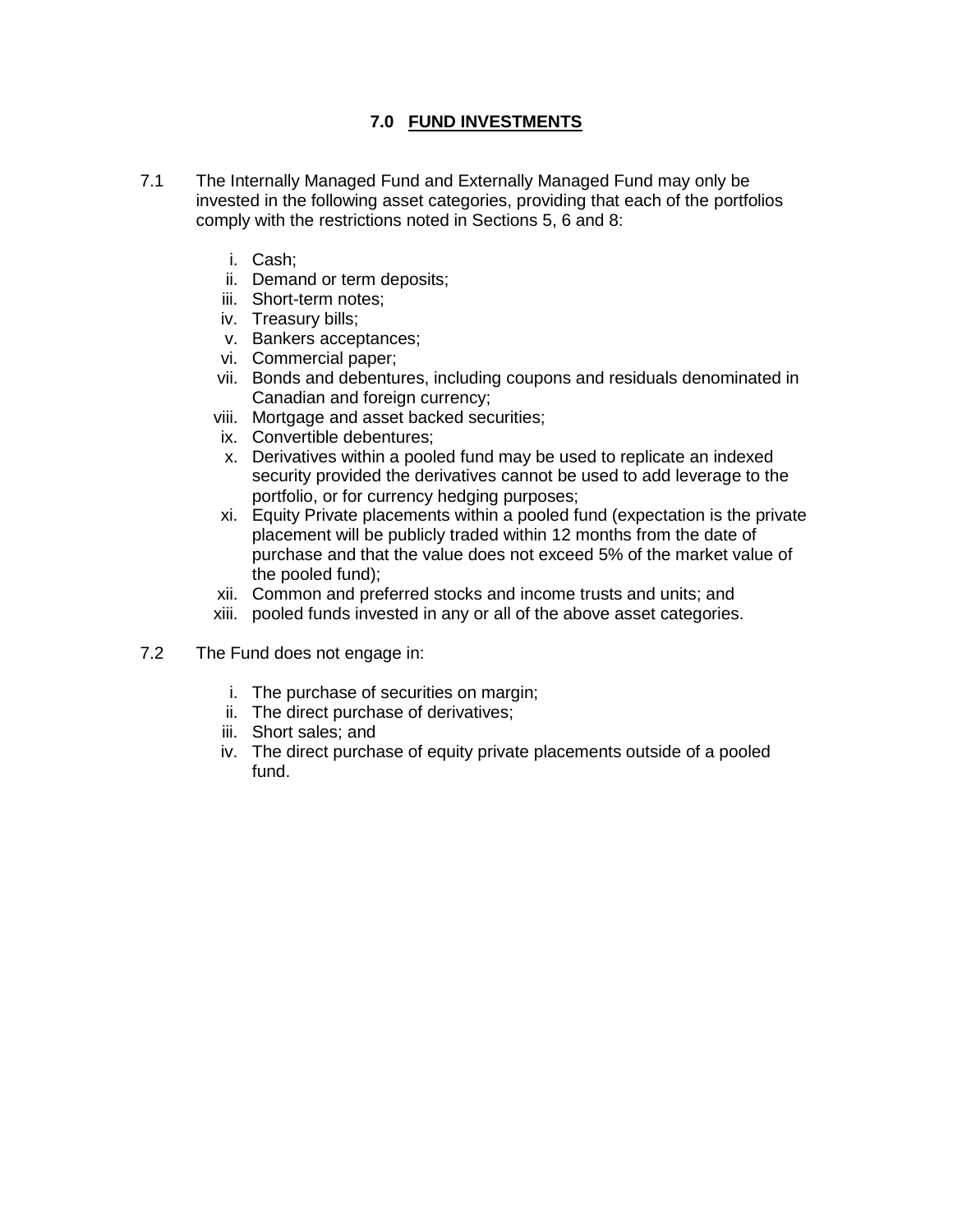# **8.0 MONITORING**

#### **Internally Managed Fund**

8.1 The Designated Officer or Portfolio manager will provide a report to the Audit Committee at quarterly on the performance of the Internally Managed Fund and the projected cash flow requirements of the College.

#### **Externally Managed fund**

- 8.2 The Portfolio manager will be required to supply quarterly a Compliance Report with the provisions of the IPS indicating compliance with the provisions of each as to the asset mix and security selection.
- 8.3 The Portfolio manager may be issued a mandate containing specific investment objectives and guidelines. The mandate conforms with the provisions of the IPS but is not considered part of the IPS. It can only be issued and amended by the Board.
- 8.4 Each quarter the Portfolio manager shall issue a written report to the Audit Committee on the performance of the Externally Managed Fund. The report will include information on the rates of return for the quarter and year to date and such longer periods as are appropriate. The Audit Committee shall evaluate the performance, focusing on Fund objectives and long term expected return and risk parameters.

Performance reports will include a comparison of the funds return to the returns of the appropriate benchmarks as noted below.

| <b>Asset Class</b>     | Index                                  | Weighting |
|------------------------|----------------------------------------|-----------|
| Cash &                 | DEX 91 Day government of Canada        |           |
| <b>Equivalents</b>     | <b>Treasury Bills</b>                  | $5.0\%$   |
| <b>Bonds</b>           | FTSE Canada Universe Bond Index        | 30.0%     |
| <b>Canadian Equity</b> | S&P / TSX Capped composite Index (TRI) | 30.0%     |
| <b>U.S. Equity</b>     | S&P 500 Index (C\$ TRI)                | 15.0%     |
| International          |                                        |           |
| <b>Equity</b>          | <b>MSCI EAFE (C\$ TRI)</b>             | 15.0%     |